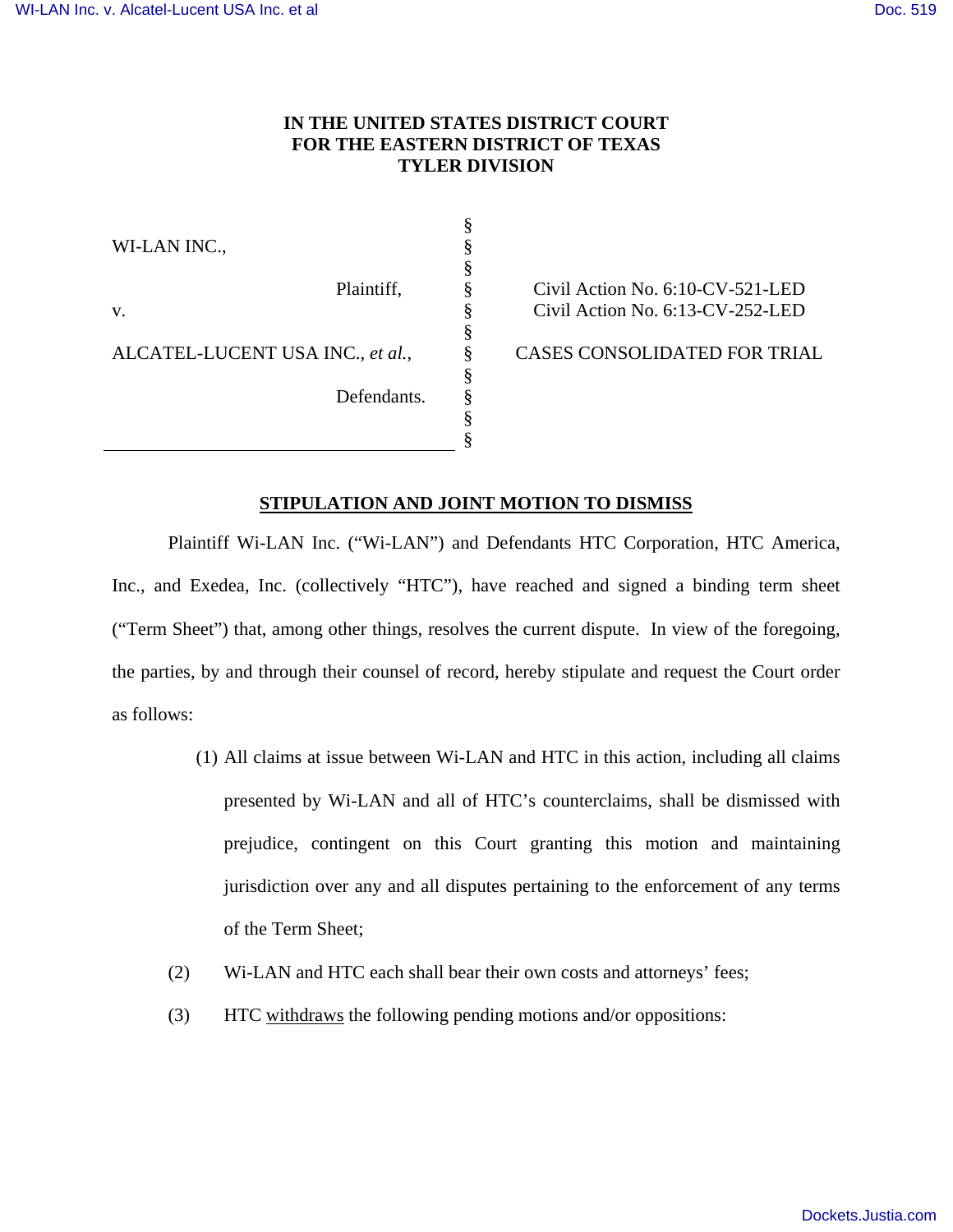- a. HTC's Motion to Recover Attorneys' Fees (13-CV-252, Dkt. 433) and HTC's joinder to Defendants' Motion to Recover Attorneys' Fees (10- CV-521, Dkt. No. 475);
- b. HTC's Agreed Bill of Costs (13-CV-252, Dkt. No. 435);
- c. HTC's joinder to Defendants' oppositions (10-CV-521, Dkt. Nos. 491, 492) to Wi-LAN's Motion for a New Trial (13-CV-252, Dkt. No. 436; 10- CV-521, Dkt. No. 481) and Renewed Motion for Judgment as a Matter of Law of No Invalidity (13-CV-525, Dkt. No. 437; 10-CV-521, Dkt. No. 482);
- d. HTC's opposition (10-CV-521, Dkt. No. 495) to Wi-LAN, Ericsson, and Sony Mobile's Partially Opposed Joint Motion to Seal Certain Trial Exhibits;
- e. HTC's joinder to any other pending motions or oppositions filed by defendants in this action.
- (4) The parties stipulate and agree that this Court shall retain and maintain jurisdiction to enforce any of terms of the Term Sheet referenced above.

Dated: October 1, 2013

Respectfully submitted,

/s/ *Martin R. Bader (with permission)*  Eric H. Findlay Texas State Bar No. 00789886 efindlay@findlaycraft.com **FINDLAY CRAFT LLP**  6760 Old Jacksonville Highway, Suite 101 Tyler, Texas 75703 Telephone: (903) 534-1100 Facsimile: (903) 534-1137

*By: /s/ Ajeet P. Pai*  David B. Weaver (TX Bar No. 00798576) *Lead Attorney*  Steve R. Borgman (TX Bar No. 02670300) Gwendolyn J. Samora (TX Bar No. 00784899) Avelyn M. Ross (TX Bar No. 24027817) Ajeet P. Pai (TX Bar No. 24060376) Syed K. Fareed (TX Bar No. 24065216) Jeffrey T. Han (TX Bar No. 24069870) Seth A. Lindner (TX Bar No. 24078862)